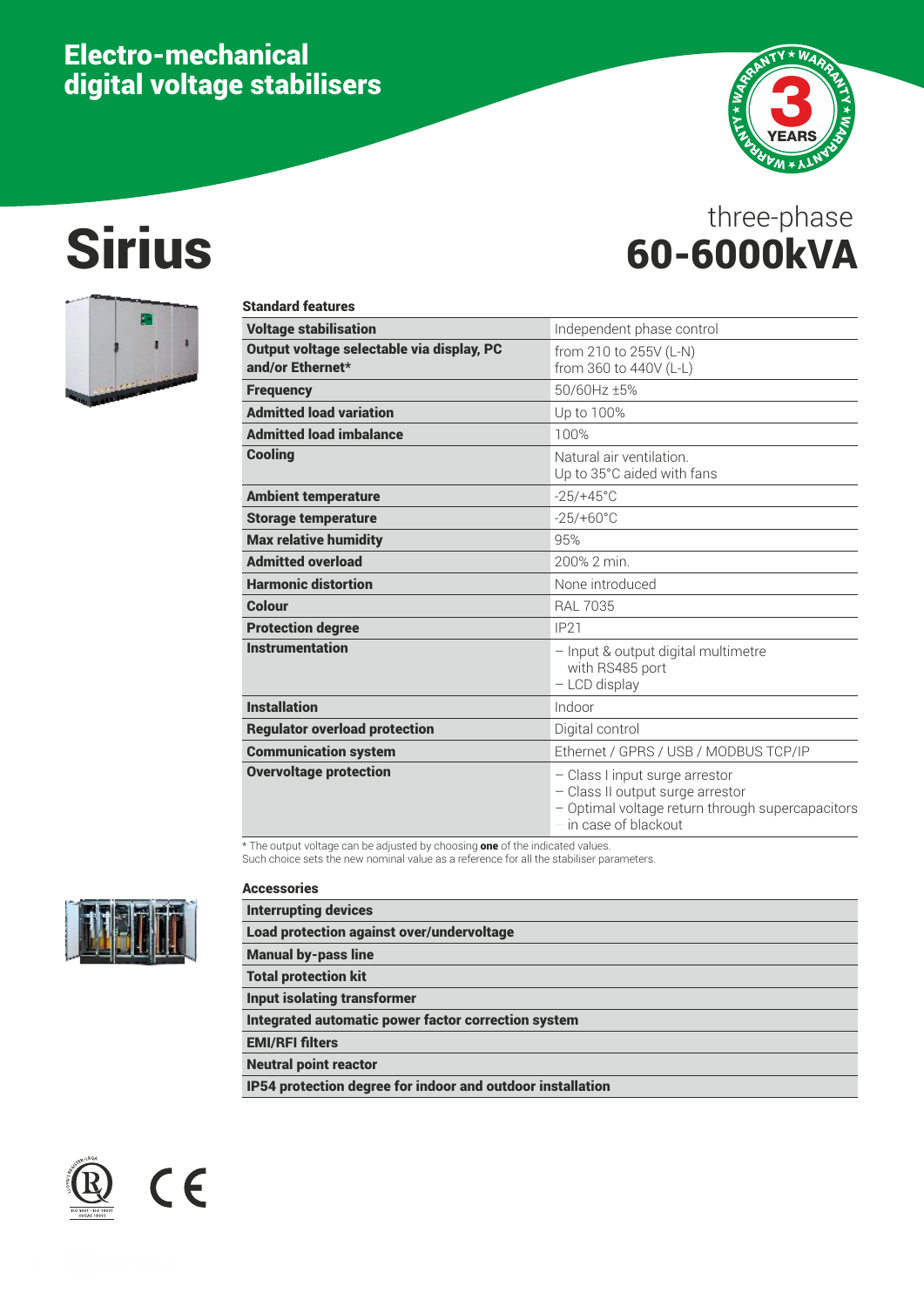|  |  |  |  |  |  |  | Rating in relation to the input variation percentage |  |
|--|--|--|--|--|--|--|------------------------------------------------------|--|
|--|--|--|--|--|--|--|------------------------------------------------------|--|

| ±10% | ±15% | ±20% | ±25% | ±30% | +15%/-35% | $+15% - 45%$ |
|------|------|------|------|------|-----------|--------------|
| 200  | 125  | 100  | 80   | 60   | 80        | 60           |
| 250  | 160  | 125  | 100  | 80   | 100       | 80           |
| 320  | 200  | 160  | 125  | 100  | 125       | 100          |
| 400  | 250  | 200  | 160  | 125  | 160       | 125          |
| 500  | 320  | 250  | 200  | 160  | 200       | 160          |
| 630  | 400  | 320  | 250  | 200  | 250       | 200          |
| 800  | 500  | 400  | 320  | 250  | 320       | 250          |
| 1000 | 630  | 500  | 400  | 320  | 400       | 320          |
| 1250 | 800  | 630  | 500  | 400  | 500       | 400          |
| 1600 | 1000 | 800  | 630  | 500  | 630       | 500          |
| 2000 | 1250 | 1000 | 800  | 630  | 800       | 630          |
| 2500 | 1600 | 1250 | 1000 | 800  | 1000      | 800          |
| 3200 | 2000 | 1600 | 1250 | 1000 | 1250      | 1000         |
| 4000 | 2500 | 2000 | 1600 | 1250 | 1600      | 1250         |
| 5000 | 3200 | 2500 | 2000 | 1600 | 2000      | 1600         |
| 6000 | 4000 | 3200 | 2500 | 2000 | 2500      | 2000         |

**Sirius** stabilisers are available for different ranges of input voltage fluctuation. In the  $\pm 15\%$   $\pm 20\%$  and ±25%/ ±30% types, the change of input range is obtained through different internal connections (only up to 2000kVA ±15% and equivalent).

Sirius stabilisers are equipped with **columnar voltage regulators** which enable the achievement of **high** ratings (up to 6000kVA) and a solid and reliable construction, thus meeting the most diverse industrial applications.

The Sirius voltage stabilisers regulate the output voltage **independently on each phase**. Similarly to the other models, they can supply **any single-phase, bi-phase** and **three-phase load** even in case of and up to 100% unbalanced load current and asymmetrical mains distribution.

In any case, the presence of the **neutral wire is required**. The stabiliser can also operate without neutral wire by adding a device able to generate it (D/zn or D/yn isolating transformer or neutral point reactor).

The stabilisers are cooled via natural air ventilation, assisted by extracting fans when the cabinet internal temperature exceeds 35°C.

The instrumentation consists of two multi-task digital line analysers (fitted with RS485 port) able to provide with information regarding the status of the lines upstream and downstream the voltage stabiliser (phase and linked voltages, current, power factor, active power, apparent power, reactive power, etc.)

The operating status of the stabiliser can be **monitored** by means of the LEDs on the front panel displaying all the **information** regarding each phase operating mode ('power on'; reaching of voltage regulation limits; increase/decrease of voltage regulation) and the possible **alarms** (minimum and maximum voltage, maximum current: overtemperature; ventilation failure). The alarm indicators are accompanied by an acoustic alarm.

Monitoring activities can be run remotely by installing the STABIMON software provided with the unit on a PC (connected to the stabiliser via Ethernet or a GPRS modem). The readings are stored locally by the control system and sent via the Internet (if an Ethernet or GPRS modem connection is established) to a server at maintenace HQ, thus providing the Service centre with the necessary information.

It is also possible to communicate with the stabiliser with the Modbus TCP/IP protocol (standard communication protocol between electronic industrial equipment) via an Ethernet connection with RJ45 cable.

The control system is also provided with two **USB ports** for downloading stored data and uploading new releases of the control card software.

The Sirius stabiliser is provided with an **electronic voltage regulator protection system** activates in case of overload on the voltage regulator. In such condition the load supply is not interrupted, but the stabiliser output voltage is automatically set to the lower between the mains voltage and the pre-set

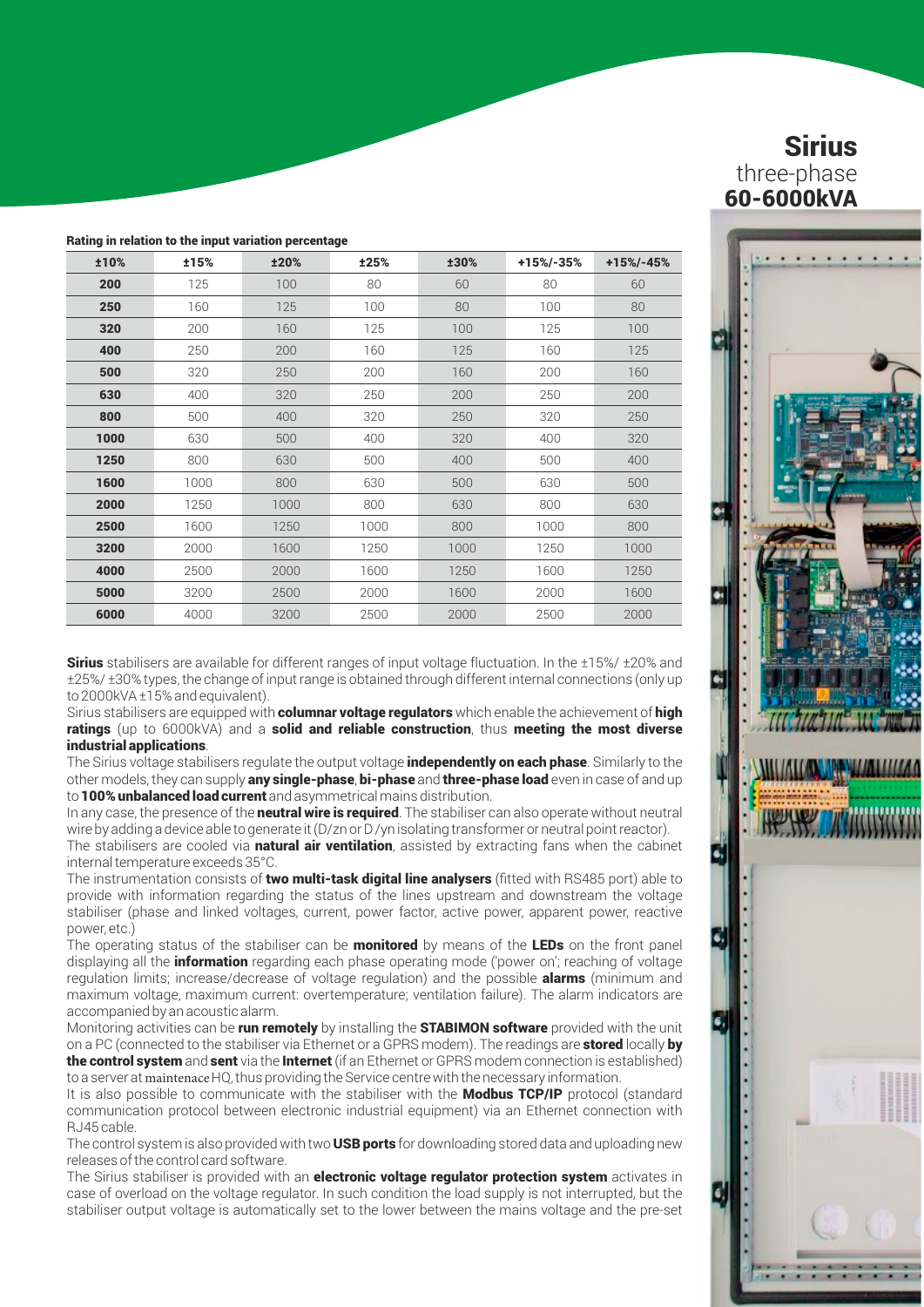

output voltage. The **service continuity is guaranteed**, although the voltage is not stabilised. When the overload condition ceases to exist, the stabiliser switches automatically back to regular functioning. The control logic is managed by two **DSP microprocessors** (one performing the control and the other one managing the measurements) which obtain the output voltage stabilisation by adjusting its true **RMS** value. The whole system is **supervised** by a third 'bodyguard' microprocessor that controls the

correct functioning of the other microprocessors. The unit parameters and reference output voltage value can be set via a PC connection, allowing for promptly dealing in the field with any issues concerning voltage stability.

The output voltage is reset to the minimum value in case of blackout by means of supercapacitor banks in order to ensure the correct shutdown.

All Sirius stabilisers are provided with Class I and Class II SPD surge arrestors.

#### Remote communication with the stabiliser

The all-in-one control card manages also the remote **communication** to the voltage stabiliser. The card is fitted with a **local display** (showing alarms and setting parameters) and with a keypad used to interact with the card itself.

The remote data monitoring system enables the user and our Service Centre the chance of monitoring the stabiliser on-line wherever installed by means of the **STABIMON** dedicated software. supplied with each unit.

Alternatively, the communication with the stabiliser can be established via the **Modbus TCP/IP** protocol. Should the Ethernet connection not be available, the remote communication can be performed via an embedded GPRS modem. A common SIM data card purchased locally and inserted in the modem allows for a simple data transmission.

#### STABIMON software

STABIMON is the software managing the communication with the voltage stabiliser. The program can be run when the user wishes to communicate with the stabiliser or simply read the collected information.

In a single page, a dashboard provides with the main information concerning voltage, current, power and alarm status.

On the left-hand side of the page, each phase input voltage, current and cosphi are shown, while on the right-hand side, the corresponding output parameters are shown.

In the central area between input and output parameters, mains frequency and general information for the stabiliser identification are displayed.

The lower part of the screen is used to visualise communication errors (if any), input and output active, reactive and apparent powers, voltages and temperature measured on the base board.

The LED status as available on the stabiliser control panel is also reproduced (the LEDs are red in case of error).

Graphs and statistics relevant to the stabiliser operating status can also be displayed.



#### Wide range

symmetrical: ±10%, ±15%, ±20%, ±25%, ±30% (other on request) asyimmetrical: +15%/-35%, +15%/-45% (other on request) Output voltage accuracy: ±0.5%.



#### Technology

Control and stabilisation, performed on the true RMS value, are based on two two-way DSPmicroprocessor operating with a software specifically developed, and under the supervision provided by a third microprocessor (bodyguard).

**Parameters** and reference voltage can be set via a PC, thus allowing for solving any problems related to voltage stability directly in the field. Independent regulation on each phase.

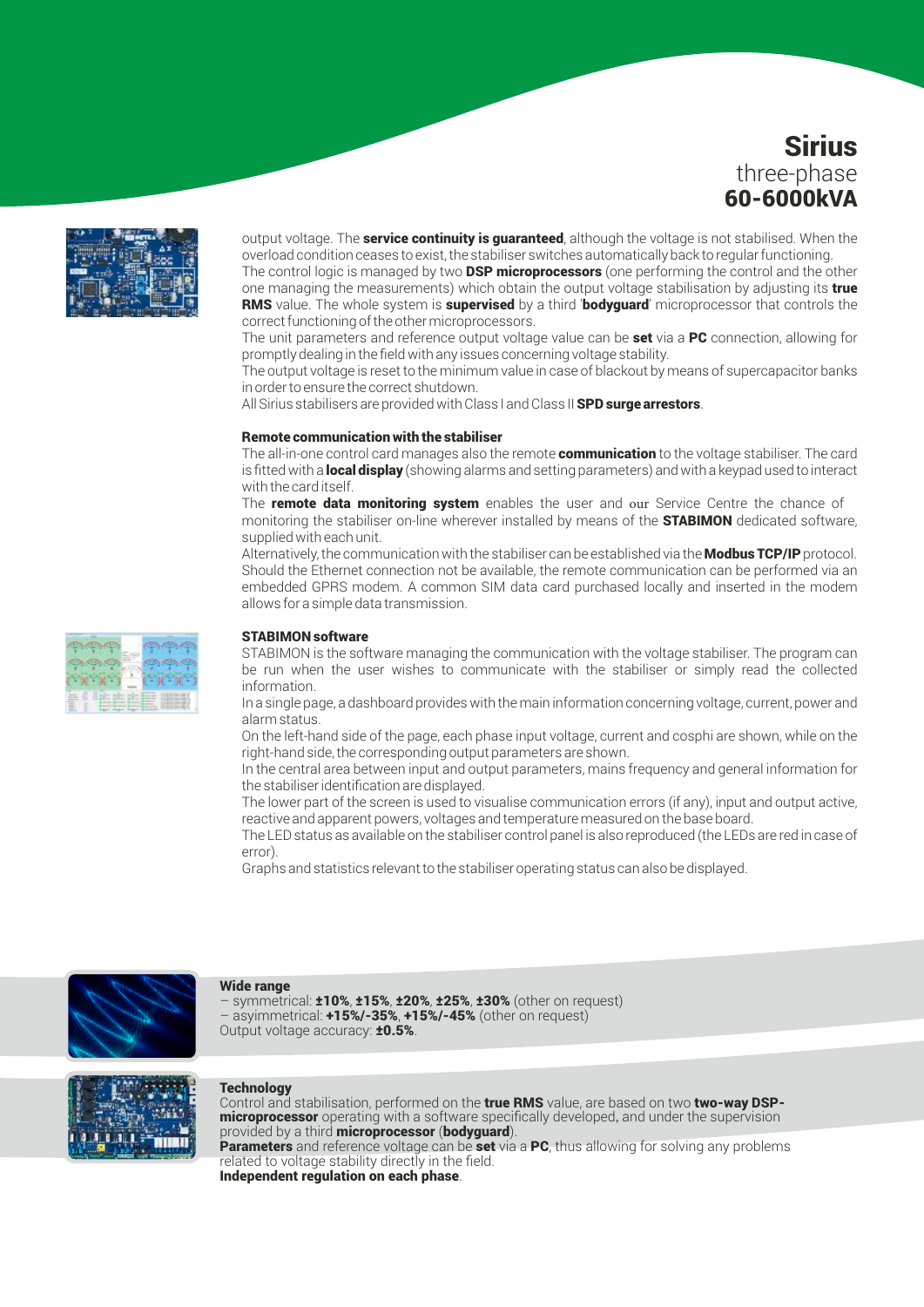

### Long life

System voltage regulator with **rollers** (without brushes, which are subject to heavy wear & tear). Columnar voltage regulator make possible to achieve high ratings (up to 6000kVA) and a solid and reliable construction



### Protection

The stabiliser is provided of an **electronic** voltage regulator **protection system** activates in case of overload on the voltage regulator. In such conditions, the **load supply is not interrupted**. The auxiliary circuit is protected by fuses.



### **Protection**

Overvoltage protection:

– Class I input surge arrestor. – Class II output surge arrestor.



#### Protection

Output voltage reset to the minimum value in case of blackout by means of **supercapacitors** banks in order to ensure the correct shutdown.



#### Instrumentation

Two **multi-task digital analyser** mounted on the front panel and fitted with RS485 port (linked and phase voltage current, frequency, power factor, active power, reactive power, apparent power etc.).



### **Monitoring**

The local display embedded in the front panel enables the visualization of operating mode and setting data.



#### **Monitoring**

The stabiliser **operating mode** can be easily **monitored** by means of the LEDs on the front panel, which provide with **information** and **alarms**.



#### **Monitoring**

Monitoring activities can be run remotely by installing on a PC (connected to the stabiliser via Ethernet) the STABIMON software provided with the unit. It is also possible to communicate with the stabiliser with the **Modbus TCP/IP** protocol.



#### **Monitoring**

The control system is able to interface with the **Internet** thanks to its capability to connect with **Ethernet** and **Gprs** protocols. This allows for a remote monitoring of the equipment, thus quaranteeing **prompt** assistance worldwide.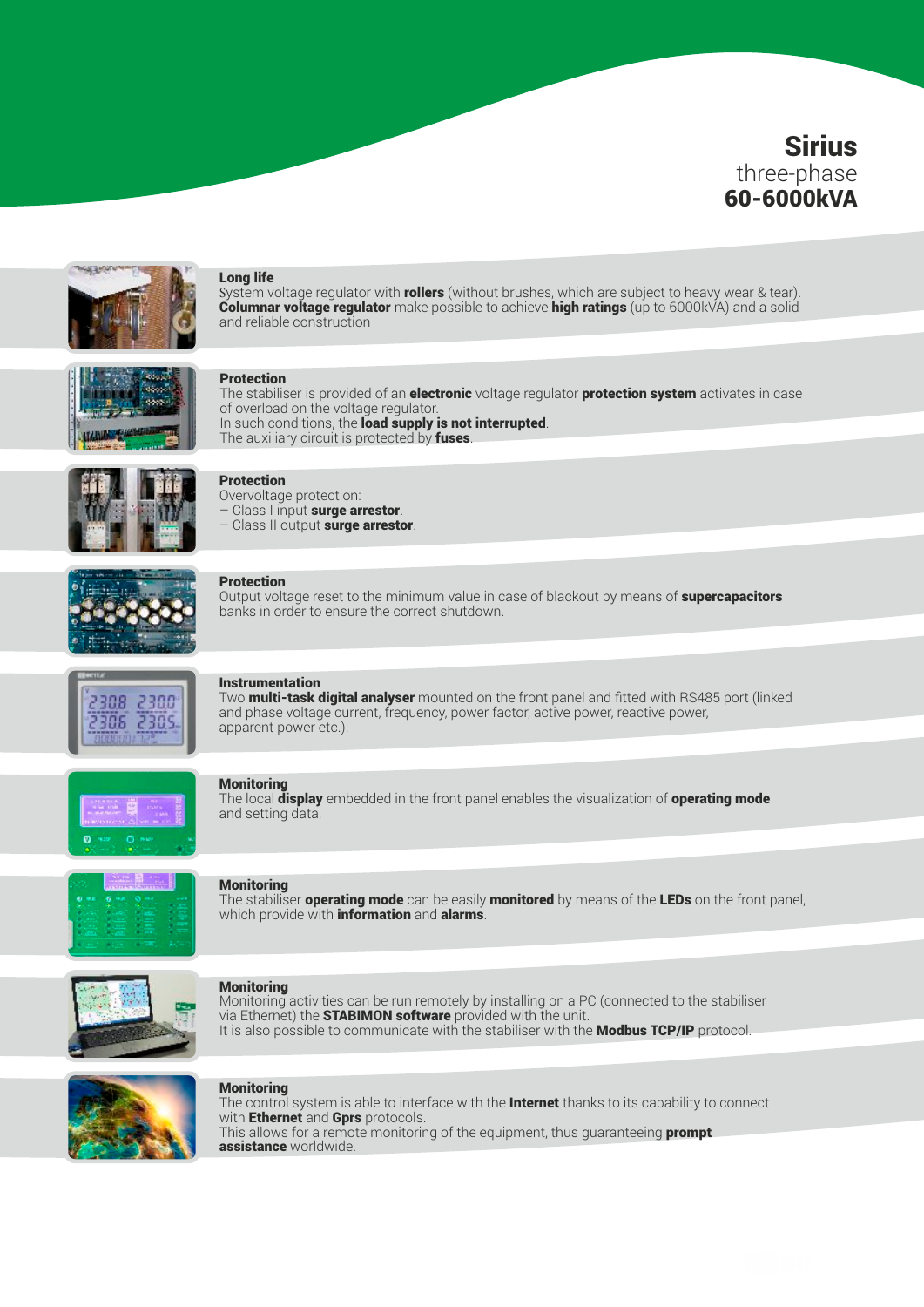| <b>Type</b> | $\omega$<br>Ы<br>ౚ<br>595 | Rating | ω<br>ō<br>ം:<br>Input<br>voltag<br>range | =<br>$\overline{\phantom{a}}$<br>Maxin<br>ត<br>Ē<br>=<br>ō<br>-≥.≐ | <b>Base</b><br>Base<br>ទីទីដុ | ÷<br>Output<br>5<br>छ | cien<br>œ<br>面 | œ<br>ㅎㅎ<br>Φ<br><b>Sper</b><br>ō | る<br>bin<br>ී | eigh                                                                                                                                                                                                                                                                                                                                                                                                                                                                                                                                                                                                                                                                                                        |
|-------------|---------------------------|--------|------------------------------------------|--------------------------------------------------------------------|-------------------------------|-----------------------|----------------|----------------------------------|---------------|-------------------------------------------------------------------------------------------------------------------------------------------------------------------------------------------------------------------------------------------------------------------------------------------------------------------------------------------------------------------------------------------------------------------------------------------------------------------------------------------------------------------------------------------------------------------------------------------------------------------------------------------------------------------------------------------------------------|
|             | $[\%]$                    | [kVA]  | [V]                                      | $[{\mathsf A}]$                                                    | $[\vee]$                      | $[{\mathsf A}]$       | [%]            | [ms/V]                           | Type          | $[kg] % \begin{center} % \includegraphics[width=\linewidth]{imagesSupplemental/Imetad-Architecture.png} % \end{center} % \caption { % \begin{subfigure}{0.35\textwidth} \includegraphics[width=\linewidth]{imagesSupplemental/Imetad-Architecture.png} } % \end{subfigure} % \begin{subfigure}{0.35\textwidth} \includegraphics[width=\linewidth]{imagesSupplemental/Imetad-Architecture.png} } % \end{subfigure} % \caption { % \begin{subfigure}{0.35\textwidth} \includegraphics[width=\linewidth]{imagesSupplemental/Imetad-Architecture.png} } % \end{subfigure} % \caption{ % \begin{subfigure}{0.35\textwidth} \includegraphics[width=\linewidth]{imagesSupplemental/Imetad-Architecture.png} } % \$ |

|  |  |  | Input voltage variation range $\pm 10\%$ (the values listed in the table are referred to 400V nominal voltage) |  |
|--|--|--|----------------------------------------------------------------------------------------------------------------|--|
|--|--|--|----------------------------------------------------------------------------------------------------------------|--|

| $200 - 10$ | ±10 | 200  | 360-440 | 321  | 400 | 289  | >98 | 30 | 54 | 650   |
|------------|-----|------|---------|------|-----|------|-----|----|----|-------|
| $250 - 10$ | ±10 | 250  | 360-440 | 401  | 400 | 361  | >98 | 30 | 54 | 670   |
| $320 - 10$ | ±10 | 320  | 360-440 | 514  | 400 | 462  | >98 | 30 | 55 | 900   |
| $400 - 10$ | ±10 | 400  | 360-440 | 642  | 400 | 578  | >98 | 30 | 55 | 950   |
| $500 - 10$ | ±10 | 500  | 360-440 | 803  | 400 | 723  | >98 | 30 | 55 | 1050  |
| 630-10     | ±10 | 630  | 360-440 | 1011 | 400 | 910  | >98 | 30 | 55 | 1300  |
| $800 - 10$ | ±10 | 800  | 360-440 | 1284 | 400 | 1156 | >98 | 30 | 53 | 1400  |
| 1000-10    | ±10 | 1000 | 360-440 | 1606 | 400 | 1445 | >98 | 30 | 62 | 1700  |
| 1250-10    | ±10 | 1250 | 360-440 | 2007 | 400 | 1806 | >98 | 36 | 62 | 2200  |
| 1600-10    | ±10 | 1600 | 360-440 | 2569 | 400 | 2312 | >98 | 36 | 63 | 2400  |
| 2000-10    | ±10 | 2000 | 360-440 | 3211 | 400 | 2890 | >98 | 36 | 64 | 3000  |
| 2500-10    | ±10 | 2500 | 360-440 | 4014 | 400 | 3613 | >98 | 36 | 70 | 4000  |
| 3200-10    | ±10 | 3200 | 360-440 | 5138 | 400 | 4624 | >98 | 36 | 70 | 4300  |
| 4000-10    | ±10 | 4000 | 360-440 | 6422 | 400 | 5780 | >98 | 45 | 80 | 6000  |
| 5000-10    | ±10 | 5000 | 360-440 | 8028 | 400 | 7225 | >98 | 45 | 80 | 7300  |
| 6000-10    | ±10 | 6000 | 360-440 | 9634 | 400 | 8671 | >98 | 54 | 90 | 11000 |

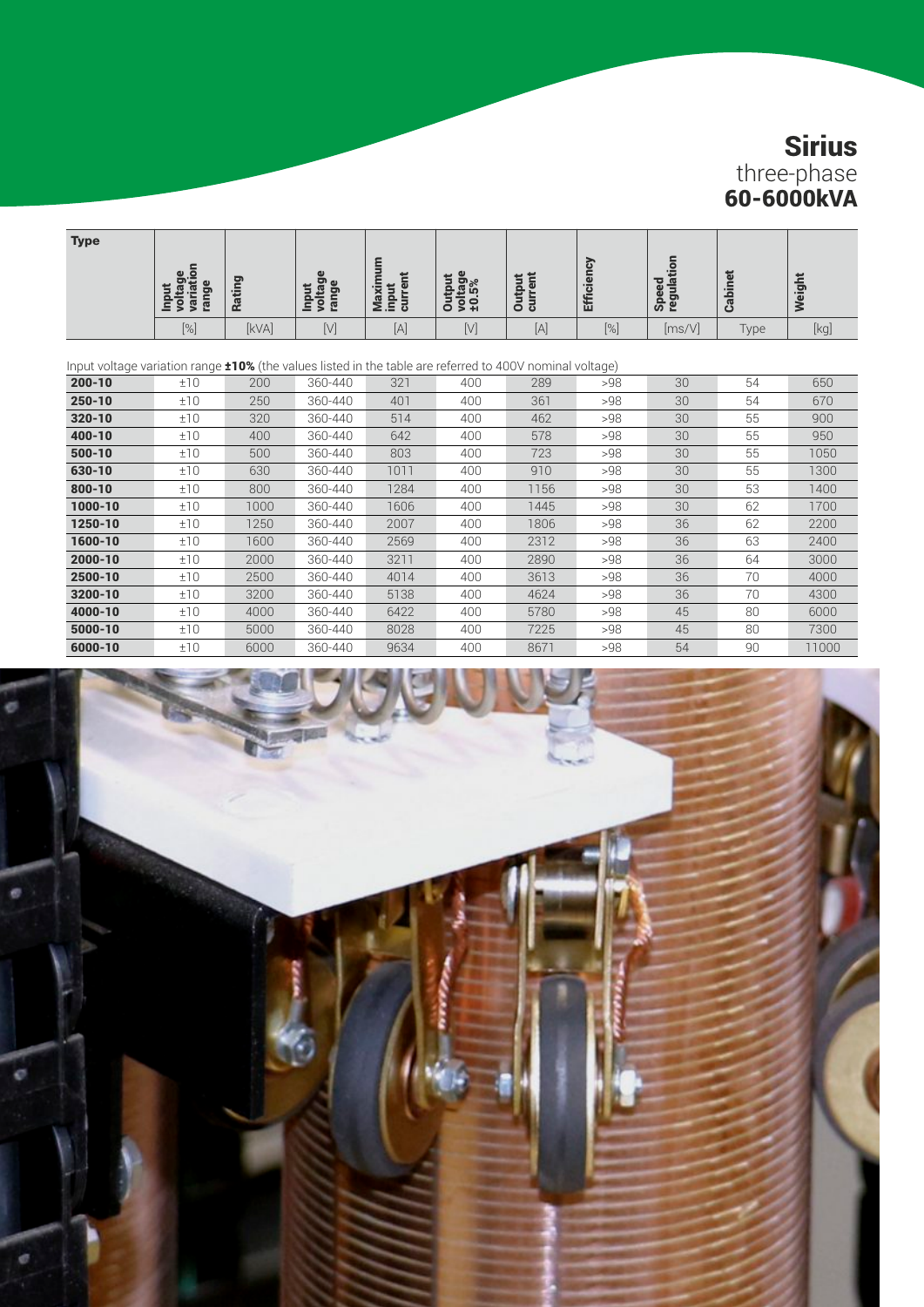| <b>Type</b>                                                                                                              |                                               |            |                                  |                             |                            |                   |                   |                     |                |        |
|--------------------------------------------------------------------------------------------------------------------------|-----------------------------------------------|------------|----------------------------------|-----------------------------|----------------------------|-------------------|-------------------|---------------------|----------------|--------|
|                                                                                                                          | voltage<br>variation<br>range<br><b>Input</b> | Rating     | voltage<br>range<br><b>Input</b> | Maximum<br>input<br>current | voltage<br>±0.5%<br>Output | Output<br>current | <b>Efficiency</b> | Speed<br>regulation | <b>Cabinet</b> | Weight |
|                                                                                                                          | $[\%]$                                        | [kVA]      | $[ \vee ]$                       | $[{\mathsf A}]$             | $[V]$                      | $[{\mathsf A}]$   | $[\%]$            | [ms/V]              | Type           | [kq]   |
| Input voltage variation range $\pm 20\%/ \pm 15\%$ (the values listed in the table are referred to 400V nominal voltage) |                                               |            |                                  |                             |                            |                   |                   |                     |                |        |
| 100-20                                                                                                                   | ±20                                           | 100        | 320-480                          | 180                         |                            | 144               |                   | 15                  |                |        |
| $125 - 15$                                                                                                               | ±15                                           | 125        | 340-460                          | 213                         | 400                        | 181               | >98               | 20                  | 54             | 650    |
| 125-20                                                                                                                   | ±20                                           | 125        | 320-480                          | 226                         | 400                        | 181               | >98               | 15                  |                | 670    |
| $160 - 15$                                                                                                               | ±15                                           | 160        | 340-460                          | 272                         |                            | 231               |                   | 20                  | 54             |        |
| 160-20                                                                                                                   | ±20                                           | 160        | 320-480                          | 289                         | 400                        | 231               | >98               | 15                  | 55             | 900    |
| $200 - 15$                                                                                                               | ±15                                           | 200        | 340-460                          | 340                         |                            | 289               |                   | 20                  |                |        |
| $200 - 20$                                                                                                               | ±20                                           | 200        | 320-480                          | 361                         | 400                        | 289               | >98               | 15                  | 55             | 950    |
| $250 - 15$                                                                                                               | ±15                                           | 250        | 340-460                          | 425                         |                            | 361               |                   | 20                  |                |        |
| 250-20                                                                                                                   | ±20                                           | 250        | 320-480                          | 452                         | 400                        | 361               | >98               | 15                  | 55             | 1050   |
| $320 - 15$                                                                                                               | ±15                                           | 320        | 340-460                          | 544                         |                            | 462               |                   | 20                  |                |        |
| 320-20                                                                                                                   | ±20<br>±15                                    | 320<br>400 | 320-480                          | 578<br>680                  | 400                        | 462               | >98               | 15                  | 55             | 1300   |
| 400-15<br>400-20                                                                                                         | ±20                                           | 400        | 340-460                          | 722                         |                            | 578<br>578        |                   | 20                  |                |        |
| $500 - 15$                                                                                                               | ±15                                           | 500        | 320-480<br>340-460               | 851                         | 400                        | 723               | >98               | 15<br>20            | 53             | 1400   |
| 500-20                                                                                                                   | ±20                                           | 500        | 320-480                          | 903                         |                            | 723               |                   | 15                  |                |        |
| 630-15                                                                                                                   | ±15                                           | 630        | 340-460                          | 1071                        | 400                        | 910               | >98               | 20                  | 62             | 1700   |
| 630-20                                                                                                                   | ±20                                           | 630        | 320-480                          | 1138                        |                            | 910               |                   | 18                  |                |        |
| $800 - 15$                                                                                                               | ±15                                           | 800        | 340-460                          | 1360                        | 400                        | 1156              | >98               | 24                  | 62             | 2200   |
| 800-20                                                                                                                   | ±20                                           | 800        | 320-480                          | 1445                        |                            | 1156              |                   | 18                  |                |        |
| 1000-15                                                                                                                  | ±15                                           | 1000       | 340-460                          | 1700                        | 400                        | 1445              | >98               | 24                  | 63             | 2400   |
| 1000-20                                                                                                                  | ±20                                           | 1000       | 320-480                          | 1806                        |                            | 1445              |                   | 18                  |                |        |
| 1250-15                                                                                                                  | ±15                                           | 1250       | 340-460                          | 2125                        | 400                        | 1806              | >98               | 24                  | 64             | 3000   |
| 1250-20                                                                                                                  | ±20                                           | 1250       | 320-480                          | 2258                        | 400                        | 1806              | >98               | 18                  | 70             | 4000   |
| 1600-15                                                                                                                  | ±15                                           | 1600       | 340-460                          | 2720                        |                            | 2312              |                   | 24                  |                |        |
| 1600-20                                                                                                                  | ±20                                           | 1600       | 320-480                          | 2890                        | 400                        | 2312              | >98               | 18                  | 70             | 4300   |
| 2000-15                                                                                                                  | ±15                                           | 2000       | 340-460                          | 3400                        |                            | 2890              |                   | 24                  |                |        |
| 2000-20                                                                                                                  | ±20                                           | 2000       | 320-480                          | 3613                        | 400                        | 2890              | >98               | 22                  | 80             | 6000   |
| 2500-15                                                                                                                  | ±15                                           | 2500       | 340-460                          | 4251                        | 400                        | 3613              | >98               | 30                  | 80             | 6000   |
| 2500-20                                                                                                                  | ±20                                           | 2500       | 320-480                          | 4516                        | 400                        | 3613              | >98               | 22                  | 80             | 7300   |
| 3200-15                                                                                                                  | ±15                                           | 3200       | 340-460                          | 5440                        | 400                        | 4624              | >98               | 30                  | 80             | 7300   |
| 3200-20                                                                                                                  | ±20                                           | 3200       | 320-480                          | 5780                        | 400                        | 4624              | >98               | 27                  | 90             | 11000  |
| 4000-15                                                                                                                  | ±15                                           | 4000       | 340-460                          | 6800                        | 400                        | 5780              | >98               | 36                  | 90             | 11000  |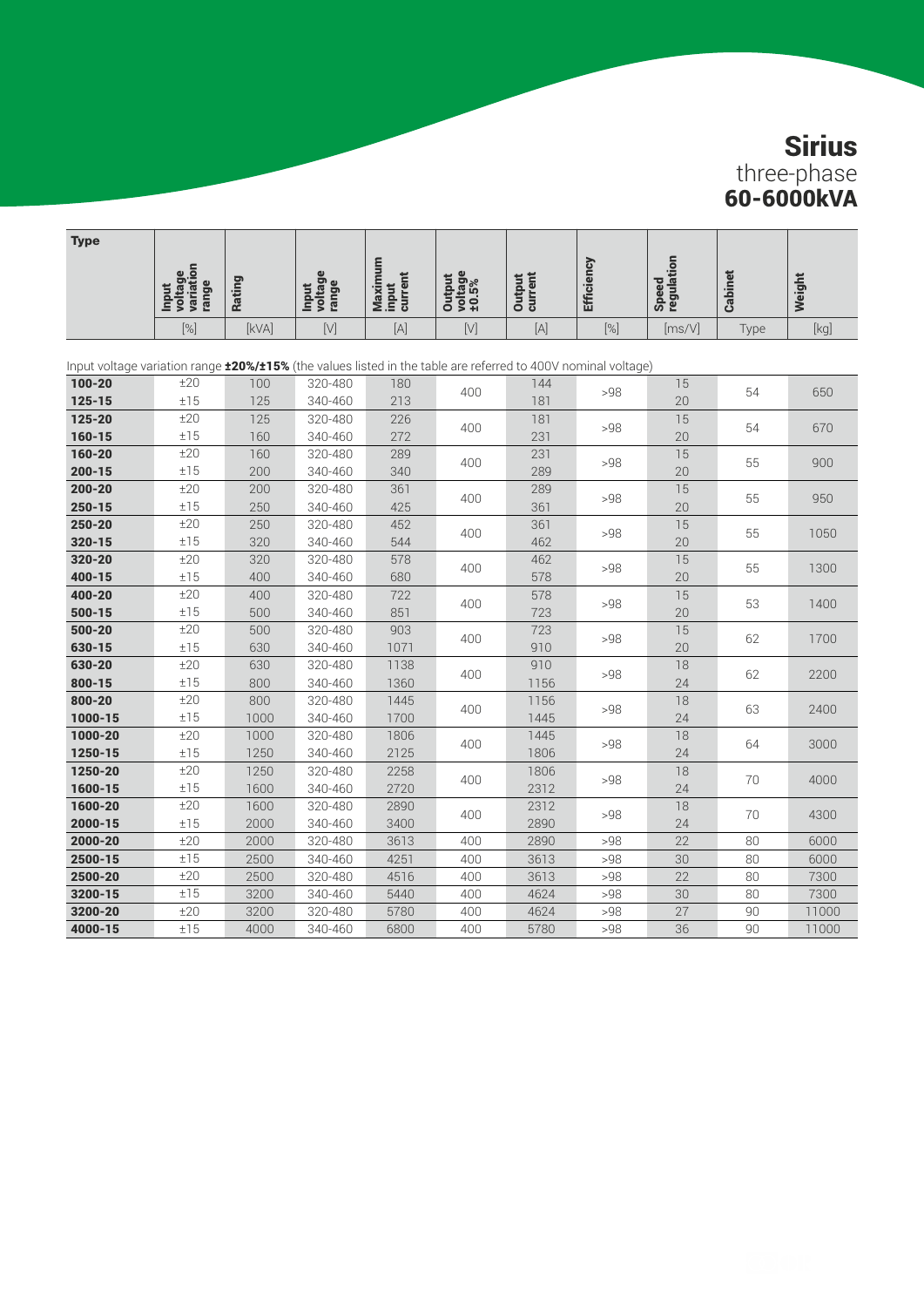| Type                                                                                                          |                                               |            |                                  |                             |                            |                          |                   |                     |         |                                                                                                                                                                                                                                                                                                                                                                                                                                                                                                                                                                                                                                                                                              |
|---------------------------------------------------------------------------------------------------------------|-----------------------------------------------|------------|----------------------------------|-----------------------------|----------------------------|--------------------------|-------------------|---------------------|---------|----------------------------------------------------------------------------------------------------------------------------------------------------------------------------------------------------------------------------------------------------------------------------------------------------------------------------------------------------------------------------------------------------------------------------------------------------------------------------------------------------------------------------------------------------------------------------------------------------------------------------------------------------------------------------------------------|
|                                                                                                               | voltage<br>variation<br>range<br><b>Input</b> | Rating     | voltage<br>range<br><b>Input</b> | Maximum<br>input<br>current | Output<br>voltage<br>±0.5% | <b>Output</b><br>current | <b>Efficiency</b> | Speed<br>regulation | Cabinet | Weight                                                                                                                                                                                                                                                                                                                                                                                                                                                                                                                                                                                                                                                                                       |
|                                                                                                               | [%]                                           | [kVA]      | $[V]$                            | $[{\mathsf A}]$             | $[V]$                      | $[{\mathsf A}]$          | $[%]$             | [ms/V]              | Type    | $[kg] % \begin{center} % \includegraphics[width=\linewidth]{imagesSupplemental/Imetad-Architecture.png} % \end{center} % \caption { % \begin{subfigure}[M5]{0.23\textwidth} \includegraphics[width=\linewidth]{imagesSupplemental/Imetad-Architecture.png} } % \end{subfigure} % \begin{subfigure}[M5]{0.23\textwidth} \includegraphics[width=\linewidth]{imagesSupplemental/Imetad-Architecture.png} } % \end{subfigure} % \caption { % \begin{subfigure}[M5]{0.23\textwidth} \includegraphics[width=\linewidth]{imagesSupplemental/Imetad-Architecture.png} } % \end{subfigure} % \caption{ % \begin{subfigure}[M5]{0.23\textwidth} \includegraphics[width=\linewidth]{imagesSupplemental$ |
| Input voltage variation range 130%/125% (the values listed in the table are referred to 400V nominal voltage) |                                               |            |                                  |                             |                            |                          |                   |                     |         |                                                                                                                                                                                                                                                                                                                                                                                                                                                                                                                                                                                                                                                                                              |
| 60-30                                                                                                         | ±30                                           | 60         | 280-520                          | 124                         |                            | 87                       |                   | 10                  |         |                                                                                                                                                                                                                                                                                                                                                                                                                                                                                                                                                                                                                                                                                              |
| $80 - 25$                                                                                                     | ±25                                           | 80         | 300-500                          | 154                         | 400                        | 116                      | >98               | 12                  | 54      | 650                                                                                                                                                                                                                                                                                                                                                                                                                                                                                                                                                                                                                                                                                          |
| $80 - 30$                                                                                                     | ±30                                           | 80         | 280-520                          | 165                         |                            | 116                      |                   | 10                  |         |                                                                                                                                                                                                                                                                                                                                                                                                                                                                                                                                                                                                                                                                                              |
| 100-25                                                                                                        | ±25                                           | 100        | 300-500                          | 193                         | 400                        | 144                      | >98               | 12                  | 54      | 670                                                                                                                                                                                                                                                                                                                                                                                                                                                                                                                                                                                                                                                                                          |
| 100-30                                                                                                        | ±30                                           | 100        | 280-520                          | 206                         | 400                        | 144                      | >98               | 10                  | 55      | 900                                                                                                                                                                                                                                                                                                                                                                                                                                                                                                                                                                                                                                                                                          |
| 125-25                                                                                                        | ±25                                           | 125        | 300-500                          | 241                         |                            | 181                      |                   | 12                  |         |                                                                                                                                                                                                                                                                                                                                                                                                                                                                                                                                                                                                                                                                                              |
| 125-30                                                                                                        | ±30                                           | 125        | 280-520                          | 258                         | 400                        | 181                      | >98               | 10                  | 55      | 950                                                                                                                                                                                                                                                                                                                                                                                                                                                                                                                                                                                                                                                                                          |
| 160-25                                                                                                        | ±25                                           | 160        | 300-500                          | 308                         |                            | 231                      |                   | 12                  |         |                                                                                                                                                                                                                                                                                                                                                                                                                                                                                                                                                                                                                                                                                              |
| 160-30                                                                                                        | ±30                                           | 160        | 280-520                          | 330                         | 400                        | 231                      | >98               | 10                  | 55      | 1050                                                                                                                                                                                                                                                                                                                                                                                                                                                                                                                                                                                                                                                                                         |
| $200 - 25$                                                                                                    | ±25                                           | 200        | 300-500                          | 385                         |                            | 289                      |                   | 12                  |         |                                                                                                                                                                                                                                                                                                                                                                                                                                                                                                                                                                                                                                                                                              |
| 200-30                                                                                                        | ±30                                           | 200        | 280-520                          | 413                         | 400                        | 289                      | >98               | 10                  | 55      | 1300                                                                                                                                                                                                                                                                                                                                                                                                                                                                                                                                                                                                                                                                                         |
| 250-25                                                                                                        | ±25                                           | 250        | 300-500                          | 482                         |                            | 361                      |                   | 12                  |         |                                                                                                                                                                                                                                                                                                                                                                                                                                                                                                                                                                                                                                                                                              |
| 250-30                                                                                                        | ±30                                           | 250        | 280-520                          | 516                         | 400                        | 361                      | >98               | 10                  | 53      | 1400                                                                                                                                                                                                                                                                                                                                                                                                                                                                                                                                                                                                                                                                                         |
| 320-25                                                                                                        | ±25                                           | 320        | 300-500                          | 617                         |                            | 462                      |                   | 12                  |         |                                                                                                                                                                                                                                                                                                                                                                                                                                                                                                                                                                                                                                                                                              |
| 320-30                                                                                                        | ±30                                           | 320        | 280-520                          | 661                         | 400                        | 462                      | >98               | 10                  | 62      | 1700                                                                                                                                                                                                                                                                                                                                                                                                                                                                                                                                                                                                                                                                                         |
| 400-25                                                                                                        | ±25                                           | 400        | 300-500                          | 770                         |                            | 578                      |                   | 12                  |         |                                                                                                                                                                                                                                                                                                                                                                                                                                                                                                                                                                                                                                                                                              |
| 400-30                                                                                                        | ±30                                           | 400        | 280-520                          | 826                         | 400                        | 578                      | >98               | 12                  | 62      | 2200                                                                                                                                                                                                                                                                                                                                                                                                                                                                                                                                                                                                                                                                                         |
| 500-25                                                                                                        | ±25                                           | 500        | 300-500                          | 963                         |                            | 723                      |                   | 15                  |         |                                                                                                                                                                                                                                                                                                                                                                                                                                                                                                                                                                                                                                                                                              |
| 500-30<br>630-25                                                                                              | ±30<br>±25                                    | 500<br>630 | 280-520<br>300-500               | 1032<br>1214                | 400                        | 723<br>910               | >98               | 12<br>15            | 63      | 2400                                                                                                                                                                                                                                                                                                                                                                                                                                                                                                                                                                                                                                                                                         |
| 630-30                                                                                                        | ±30                                           | 630        | 280-520                          | 1300                        |                            | 910                      |                   | 12                  |         |                                                                                                                                                                                                                                                                                                                                                                                                                                                                                                                                                                                                                                                                                              |
| 800-25                                                                                                        | ±25                                           | 800        | 300-500                          | 1541                        | 400                        | 1156                     | >98               | 15                  | 64      | 3000                                                                                                                                                                                                                                                                                                                                                                                                                                                                                                                                                                                                                                                                                         |
| 800-30                                                                                                        | ±30                                           | 800        | 280-520                          | 1651                        |                            | 1156                     |                   | 12                  |         |                                                                                                                                                                                                                                                                                                                                                                                                                                                                                                                                                                                                                                                                                              |
| 1000-25                                                                                                       | ±25                                           | 1000       | 300-500                          | 1927                        | 400                        | 1445                     | >98               | 15                  | 70      | 4000                                                                                                                                                                                                                                                                                                                                                                                                                                                                                                                                                                                                                                                                                         |
| 1000-30                                                                                                       | ±30                                           | 1000       | 280-520                          | 2064                        |                            | 1445                     |                   | 12                  |         |                                                                                                                                                                                                                                                                                                                                                                                                                                                                                                                                                                                                                                                                                              |
| 1250-25                                                                                                       | ±25                                           | 1250       | 300-500                          | 2408                        | 400                        | 1806                     | >98               | 15                  | 70      | 4300                                                                                                                                                                                                                                                                                                                                                                                                                                                                                                                                                                                                                                                                                         |
| 1250-30                                                                                                       | ±30                                           | 1250       | 280-520                          | 2580                        | 400                        | 1806                     | >98               | 15                  | 80      | 6000                                                                                                                                                                                                                                                                                                                                                                                                                                                                                                                                                                                                                                                                                         |
| 1600-25                                                                                                       | ±25                                           | 1600       | 300-500                          | 3083                        | 400                        | 2312                     | >98               | 18                  | 80      | 6000                                                                                                                                                                                                                                                                                                                                                                                                                                                                                                                                                                                                                                                                                         |
| 1600-30                                                                                                       | ±30                                           | 1600       | 280-520                          | 3303                        | 400                        | 2312                     | >98               | 15                  | 80      | 7300                                                                                                                                                                                                                                                                                                                                                                                                                                                                                                                                                                                                                                                                                         |
| 2000-25                                                                                                       | ±25                                           | 2000       | 300-500                          | 3853                        | 400                        | 2890                     | >98               | 18                  | 80      | 7300                                                                                                                                                                                                                                                                                                                                                                                                                                                                                                                                                                                                                                                                                         |
| 2000-30                                                                                                       | ±30                                           | 2000       | 280-520                          | 4130                        | 400                        | 2892                     | >98               | 18                  | 90      | 11000                                                                                                                                                                                                                                                                                                                                                                                                                                                                                                                                                                                                                                                                                        |
| 2500-25                                                                                                       | ±25                                           | 2500       | 300-500                          | 4817                        | 400                        | 3613                     | >98               | 22                  | 90      | 11000                                                                                                                                                                                                                                                                                                                                                                                                                                                                                                                                                                                                                                                                                        |